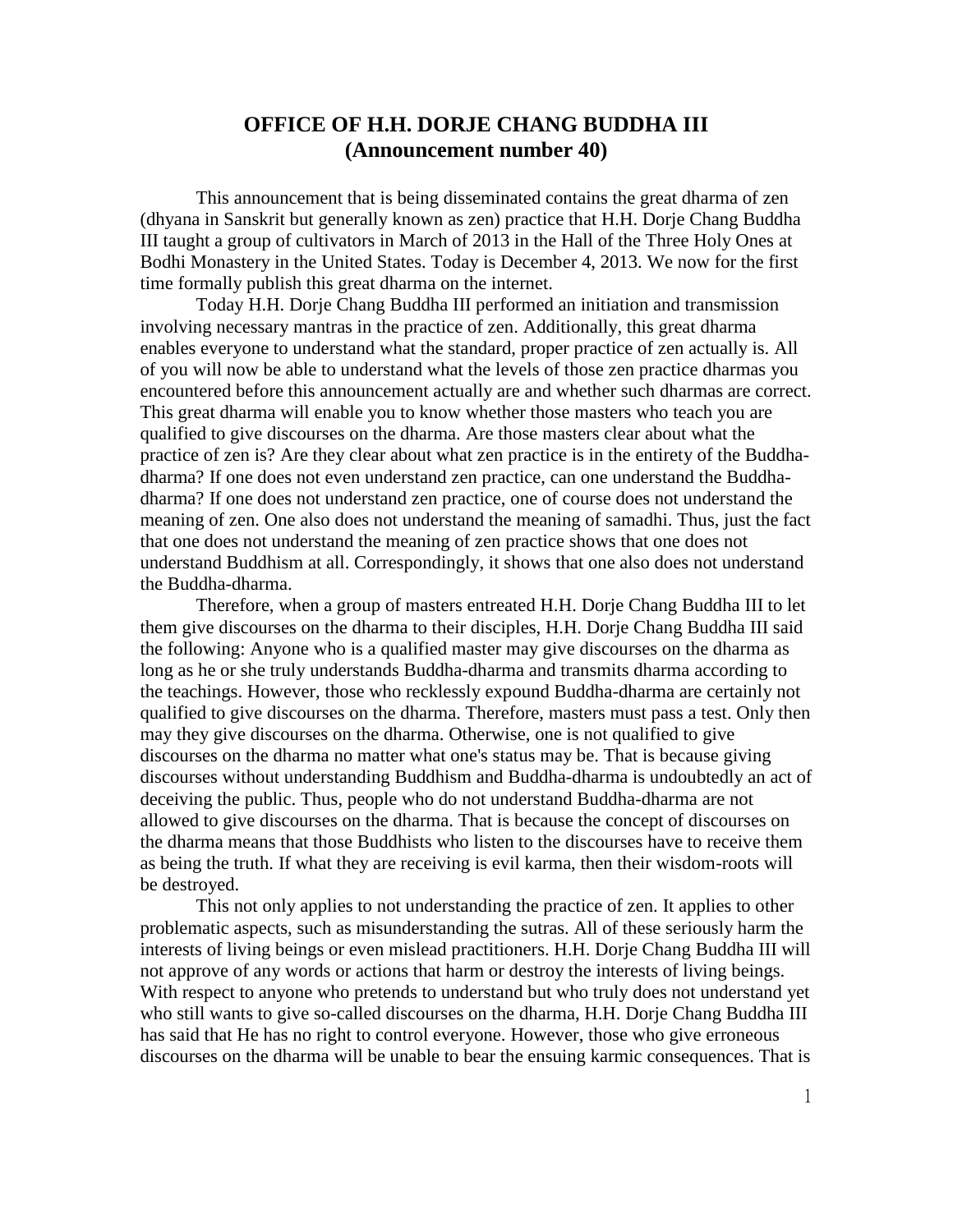because the karmic hindrance produced from the sin of defiling the minds of living beings for millions of eons is passed on to those people who listen to the erroneous discourses.

Just as expected, the results of the exam on zen were completely as H.H. Dorje Chang Buddha III thought they would be. There were those of holy virtue who passed, including one with the status of three stars sun-moon wheel. There was a person of holy virtue with the status of two stars sun-moon wheel who barely passed with a score of 68. A person with the status of one star sun-moon wheel got a score of 61. Nobody else is qualified to give discourses on the dharma, no matter what their status may be. That is because they do not understand even basic Buddha-dharma. There was even someone who is the reincarnation of a very famous person whose answer to the exam question was devoid of a single good point. Moreover, the answer was unresponsive to the question and full of fallacies. How can this type of people, who on the surface are figures within Buddhism but who in essence are heretics who deceive disciples, be allowed to give discourses on Buddha-dharma and thereby mislead practitioners?

Therefore, those who did not pass that exam, no matter who they may be, may only lead people in respectfully listening to recorded dharma discourses given by H.H. Dorje Chang Buddha III. What those of you who are masters say to your disciples can be used as a reference only and cannot be used as the basis for set principles. With respect to receiving disciples who take refuge, transmitting rituals, and transmitting mantras, this is what you should do. You should tell people about the ten kinds of wholesome behavior, the four immeasurable states of mind, the six perfections, bodhicitta, the precepts, and the disciplines. However, you absolutely may not deviate from the sutras. You also may not pretend to understand that which you do not understand. Anyone who pretends to understand that which he does not understand, who cooks up tales and speaks recklessly, is definitely engaging in the conduct of a fraud, the conduct of an evil spirit.

Below is the complete content of "The Great Dharma of Zen Practice" expounded by H.H. Dorje Chang Buddha III in March of 2013. This is a transcription of a discourse on dharma given impromptu.

## **H.H. DORJE CHANG BUDDHA III EXPOUNDS "THE GREAT DHARMA OF ZEN PRACTICE"**

Sit down, everyone.

Has everyone sat down? Is everyone ready?

(Everyone answers: Yes.)

First, put your palms together. Recite the Taking Refuge Vows once. Generate the four immeasurable states of mind and bodhicitta. All right, listen attentively. I will now begin to expound the dharma for all of you.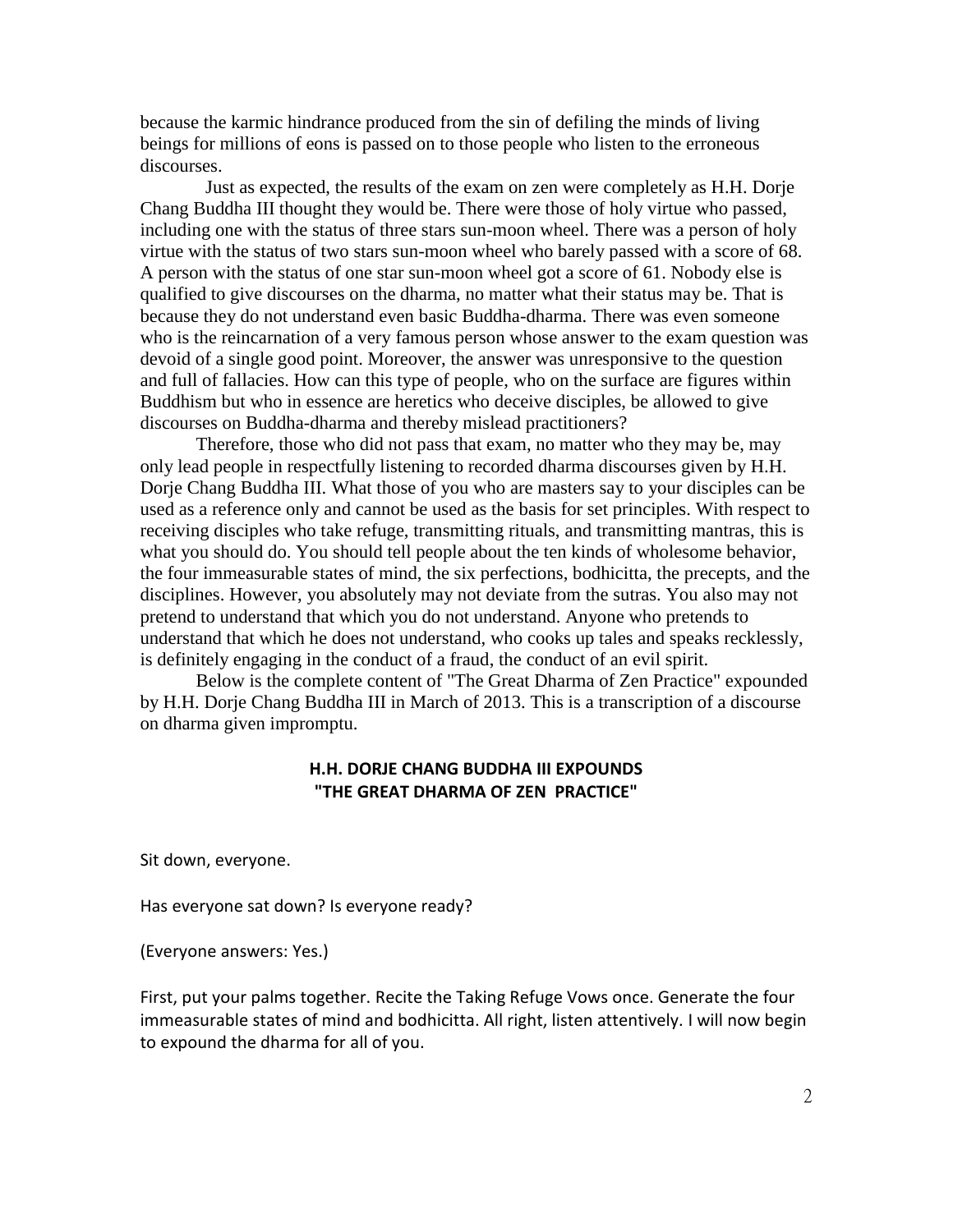I summoned you disciples to gather here today mainly in response to the requests of some Westerners who are white, black, and Hispanic, as well as in response to some Asians. Some of those people are rinpoches. You have said that you especially like zen (pronounced *chan* in Chinese) and that you want to learn the practice of zen. Therefore, today I have come here to fulfill your wishes. I will transmit to all of you a high-level great dharma of zen.

Actually, all of you sitting here have heard the name "zen practice dharma." However, truthfully speaking, none of you know what is meant by zen practice. I can say that all of you present here and even many masters who teach zen practice, which include some of you sitting here today, do not understand what true zen practice is. Is what I just said going too far? I tell you unequivocally that what I just said is not going too far in the least! I will now ask you a few simple questions. What is zen practice? What is it used for? Why should one practice zen? What is the goal of zen practice? What is zen? Do you know? Can those of you who are masters and who teach zen practice answer me?

(Some people say: We are not very clear about such things. Would the Buddha please teach such dharma.]

I am one with a heart of humility. It would be acceptable for you to just call me Master. You say you are not very clear about such things. Actually, that is wrong. It is not that you are not very clear about such things. Even if you claimed to know, your understanding would be wrong. If you do not even understand what the concept of zen is after all, if you know nothing about the path of zen yet still want to teach it to people, that would be harming living beings and ruining people's wisdom-roots! You would have to bear the consequences of such karma. Human life is a few dozen years or a hundred years. Why would you want to commit such an offense?

Today I will first talk about zen. Zen is divided into the four kinds of zen and eight kinds of samadhi. Of course, you know about these. The sutras contain this term. What, after all, are the four kinds of zen and eight kinds of samadhi used for? Why does one engage in zen? What are the effects of zen? All of you have scanty knowledge of the answers to such questions. Many people like to engage in sitting zen. Many people like to practice zen . What do they actually want to accomplish? What do they want to obtain? What goal do they want to achieve? Everyone should first clearly understand the answers to these questions.

Within Buddhism, there are more practitioners who engage in zen practice than there are practitioners of any other dharma. Moreover, most of them are learned people. However, they are all in blind pursuit. I will not speak any more about this now. I will now directly teach zen. Zen is a dharma method. It is one type of dharma practice that is part of the Buddha-dharma taught by the Buddha. However, this dharma practice is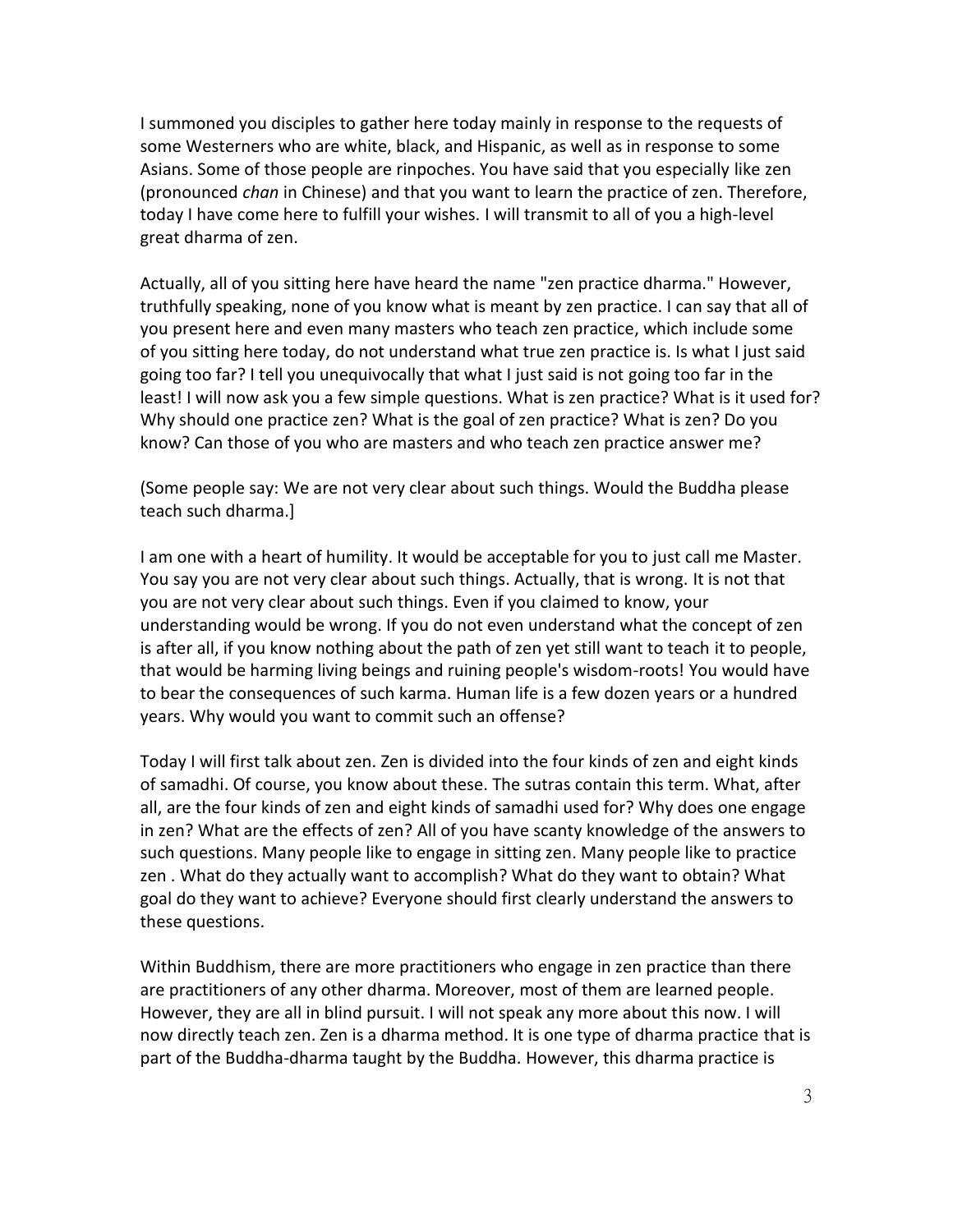independent. Nonetheless, the dharma-flavor and the key or essence of this dharma practice relate to the practice of any dharma method.

To put it concisely, zen is the absolute truth. The absolute truth is truth that never perishes. It is the source of the unity and equality of the three times: past, present, and future. This is the meaning of zen. Of course, there are many other ways of expressing this. I will not at this time talk about other theories. Those who engage in zen practice should understand certain simple principles. Today I will use the simplest, easiest to understand principles to teach you, principles that relate to a state when consciousness transforms.

That is, when consciousness that differentiates or discriminates changes into a state in which consciousness does not differentiate or discriminate, what is that non-conscious state? Is it devoid of wild fancy and improper thoughts? Is it nothingness? Is it very pure? Such an understanding is completely erroneous. All of you who want to thoroughly understand this non-conscious state must study *Expounding the Absolute Truth Through the Heart Sutra* that I spoke. After you study *Expounding the Absolute Truth Through the Heart Sutra*, you will apprehend what we are searching for, what our goal is, what we want to find, what we want to awaken to, and what we want to realize in the religious truths of zen.

Given that, will we be able to find the thing that we want to find? We will never find that thing through searching! As long as we search for it, we will not find it! Why will we not find it? It is because when we search we must use our own consciousness to search. It is like going outside and searching everywhere for your own child who is already being carried on your own back. You say, "Oh no, where did my child go? What place did my child go to?" You will never find your child since you are the one who is actually carrying the child on your back.

Therefore, you will never find zen by using consciousness, by using the mind to intentionally search. A type of practice method is necessary to find zen. Zen itself is not a practice method. However, we can find, obtain, and realize zen only through a practice method. Listen attentively because this is not at all easy to understand. If you do not listen carefully, if your thoughts are not focused, you will not understand. Today I will teach all of you this method of practicing zen.

Let's first understand the basic concept of zen. With this basis, it will be easier to obtain zen. We want to obtain a state of zen. It is called a state. Actually, there is no state. If a state appears and we are able to use our consciousness to differentiate what type of state has appeared, then that already is not zen. However, the word *state* must be used as a figure of speech; otherwise, there are no words to express this. If *state* is not used, what word should be used? There has to be a term to express it.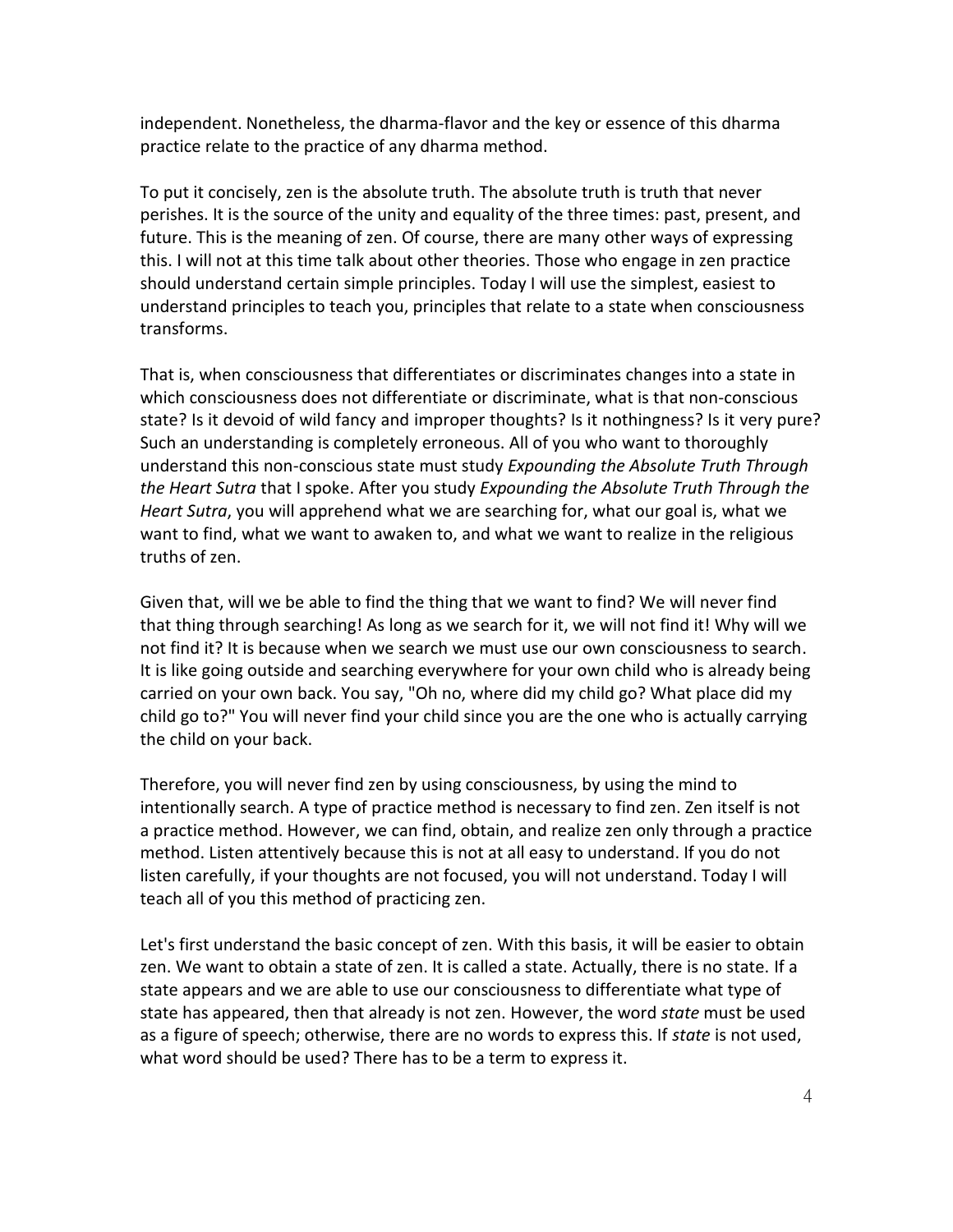What thing is that state? It is a thing that enables you to not be born and not die. That thing is you. You are that thing. The word *thing* is used as a figure of speech. It is an expedient way to explain something. Otherwise, just like with the word *state*, there would be no word to express it. Precisely because of this, there is the saying, "No speaking, no activities of consciousness." Simply put, the goal of practicing zen is enlightenment! The goal of enlightenment is to obtain the thing that is not born and does not die! It is a so-called thing. There is no such thing. I am talking about a so-called thing or state. Actually, there is no such thing. That is because if such a "thing" exists, it was produced by a differentiation or discrimination made in our consciousness. It was produced out of our thoughts.

For example, this is a round thing. This is a long thing, both ends of which are black. It is a pen. This is a string of beads. This is an image of a Buddha. This is a lotus. This is an expanse of emptiness. Who told you all of that? It came from differentiations, distinctions, or identifications made in your own consciousness. If your consciousness can distinguish and identify things such as an image of a Buddha or a lotus, then you are already not zen. Instead, your mind of differentiating thoughts is that of an ordinary person.

I return to what I said. If you read and are able to understand *Expounding the Absolute Truth Through the Heart Sutra*, you will solve all forms of zen. That is, you will obtain all forms of zen! Of course, you might say, "Since I have read treatises and writings by Nagarjuna, Aryadeva, Dignaga, Candrakirti, Fuhu, Asanga, Vasubandhu, Santideva, Xuanzang, and others of prior generations, I shouldn't have to read *Expounding the Absolute Truth Through the Heart Sutra*, right?" All I can tell you today is that those treatises and writings that you read are not bad, since they are expositions by people on the level of a patriarch. However, those books do not have the effect of *Expounding the Absolute Truth Through the Heart Sutra*. So I reiterate that you must study *Expounding the Absolute Truth Through the Heart Sutra*! If you truly understand it through studying it, you will have succeeded.

Speaking of zen, there are a great many types of zen. Other than the states of the four kinds of zen and eight kinds of samadhi, there are many methods to reach awakening or enlightenment. Each of those methods is different. The relative level of each method is also different. There is tathagata zen, patriarchal zen, altar lamp zen, wooden fish zen, thought cessation zen, one sense organ zen, unification of two states zen, introspection zen, breath counting zen, pure water zen, dharma characteristics zen, focusing on moon zen, guard the orifices zen, tummo (inner-heat) zen, cold air zen, "who is chanting the name of Amitabha Buddha?" zen, afflictions elimination zen, great enlightenment zen, and immovable zen of kalachakra. Of course, there are even more zen methods, a great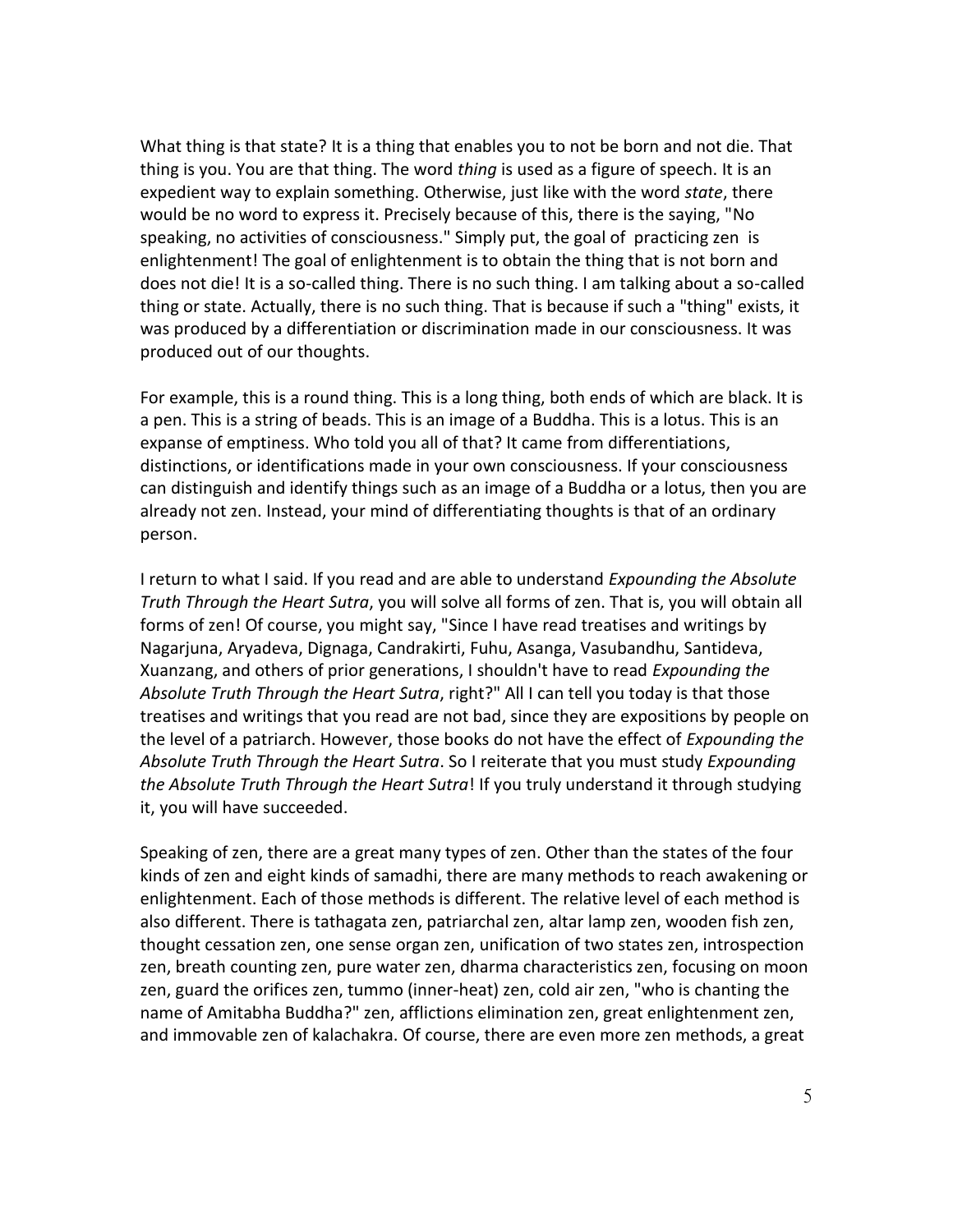many more. This would include the so-called cypress tree in front of courtyard zen and the so-called no-voice, no speech zen.

There are many forms of zen. There are so many. If I were to introduce you to them one by one, it would take three to five years. Therefore, today I will not go into such detail. What you mainly want to understand is what zen is, what you want to attain as a goal in engaging in zen practice. You want to attain introspection, enlightenment, understanding of your mind and seeing your original nature. You want to see your own original nature that was not born and does not die! Do you understand? I return to that principle: After you study and understand *Expounding the Absolute Truth Through the Heart Sutra*, zen will be kid's stuff. At that time, you naturally will clearly understand in one reading the *Diamond Sutra* and the *Sutra on Understanding and Realizing the Definitive Truth*, and you will realize the sameness of principles and essence.

We engage in zen for the purpose of realizing original nature, emptiness, or dharmakaya. This dharmakaya was not born and does not die. I will give an example to all of you. Some methods of zen practice are truly inexplicable but unfathomably profound. Take, for example, the Gaomin Monastery in Yangzhou. In ancient times, a great number of people there became accomplished through the practice of zen. At the Gaomin Monastery in Yangzhou, basically every seven days one person would awaken to zen, becoming enlightened and accomplished. That being the case, how did they do their zen practice? The dharma methods that they applied were not called by any of the names of those forms of zen that I just mentioned. Those dharma methods also did not include any of the zen practice techniques of those forms of zen that I just mentioned. That is why I say that there are a great many zen dharmas.

First of all, in ancient times when someone entered the Gaomin Monastery to practice zen, that person would first have to sign an agreement. That agreement was very simple. To put it bluntly, they agreed that they could be beaten to death with impunity. The one who beat them to death would not have to lose his own life. Additionally, they agreed to voluntarily carry out the dharma rules of the monastery. After they entered the monastery, there were many ways for them to practice zen. Here I will talk about three of those ways. They had to give up all of the dharmas that they previously learned. As soon as one arrived at Gaomin Monastery and entered the zen hall, one could not apply any previously learned dharmas.

Five people carried cudgels. Those five were called "the five great cudgel carriers." Their specific task was to beat people. The practitioners had periods of running zen, each of which lasted the time it took for a stick of incense to burn from top to bottom. The stick of incense was not long. It was only this long. The practitioners had to jog. In the zen hall, many practitioners formed a circle and jogged. As they jogged, one of the cudgel carriers would strike his cudgel against something, which made a loud noise. As soon as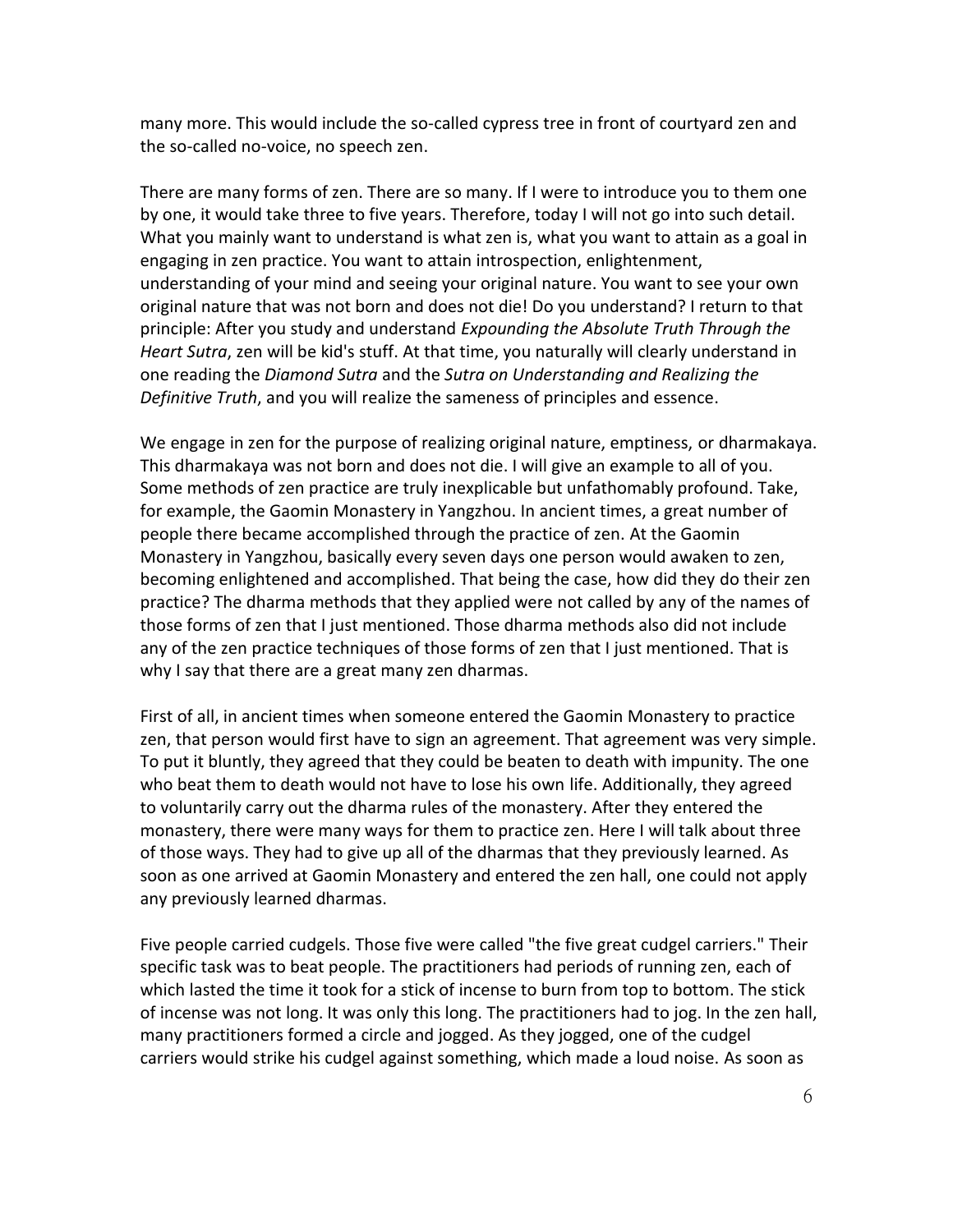he struck his cudgel against something, that loud noise sounded. When the jogging practitioners heard the striking sound from the cudgel, they had to immediately stop jogging. They were not allowed to jog even one more step. When the striking sound of the cudgel sounded again, they had to immediately resume their jogging. Have any of you seen a cudgel used by a cudgel carrier in a zen hall?

## (Everyone answers: No.)

Sometime in the future I will find a time to show you a cudgel from the Gaomin Monastery in Yangzhou that was used in the past. As soon as the striking sound from his cudgel sounded, if you were still jogging, you would be taken aside and beaten to death. If you were not beaten to death, you were at the very least maimed. Thus, the minds of those practitioners were of course extremely focused. They were always focused on the sound of the cudgel. They were always fearful that they would be taken aside and severely beaten for continuing to jog after the striking of the cudgel sounded, or, if they had stopped jogging, for not immediately resuming their jogging after the striking of the cudgel sounded. Do you understand?

There was a sitting period, which lasted as long as it took for a stick of incense to burn from top to bottom. As soon as they sat down, the cudgel carriers in back of them would keep an eye on them. While sitting, the practitioners were not allowed to move in any way. The practitioners were absolutely forbidden to move. They were not permitted to recite the name of any Buddha or chant any mantra. If one was seen moving a bit, he was taken aside and severely beaten, to the extent of possible death. Therefore, after they sat down in a settled posture, as soon as the striking sound of the cudgel carrier's cudgel could be heard, they did not dare move. They had to remain stiff for as long as the incense stick burned. They did not dare move in the slightest. The focus of their minds increased a hundredfold because they feared that they would inadvertently move, be taken aside, and be beaten, resulting in injury, deformity, or death.

Another example is the drinking of water. The practitioners had to go to the east side to draw water and then carry the water with both hands to the west side. Only then could they drink the water. Additionally, the cup of water had to be completely filled. If any water spilled to the ground as they were carrying the cup with both hands, they were taken aside and severely beaten.

Thus, the consciousness of those who practiced zen there did not wander. They did not think of other things. They did not rest. When they ate, they were not even allowed to make the sound of chopsticks hitting the bowl. As a result, their consciousness was forced to naturally not dare think of other things. Do you understand? Therefore, it is only natural that after our consciousness is united, we will not think things over and will not be distracted. Everyone fears being beaten to death. Do you understand? When you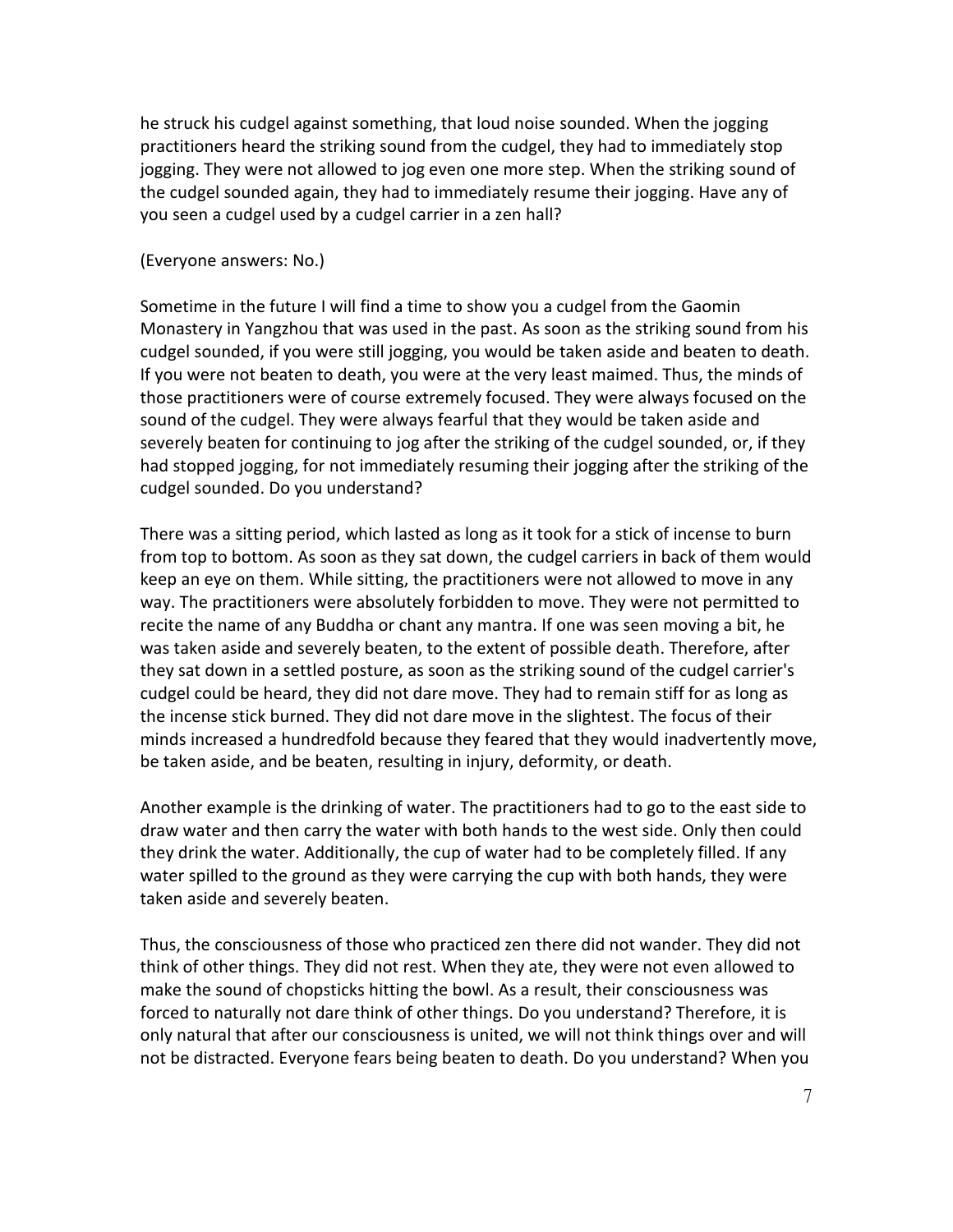fear being beaten to death and death is used to force you, then you have no other choice. You must seriously deal with the matter. That is why in such circumstances it is very easy to cut off mistaken thinking. Through force, your thoughts are cut off. When your thoughts are cut off through force, you original nature emerges. As soon as your original nature emerges, you have broken through in your zen practice.

Therefore, by and large, at each seven-day retreat someone broke through in his zen practice at that monastery. Basically, there would be one breakthrough every seven days. How did they know someone broke through? The day someone broke through, he was ordered to write a verse for others to hear, enabling the abbot of the zen hall and the zen master to recognize him. That practitioner was later tested again to see whether he truly awakened to the truth through the practice of zen, whether he understood his mind and saw his nature. Do you understand?

(Everyone answers: I understand.)

There is a school in Buddhism called the zen (chan) school. The Sixth Patriarch of the zen (chan) school was Patriarch Huineng. His was the sudden enlightenment method. At that time there were two patriarchs. The other patriarch was called Shenxiu. His was the gradual enlightenment method. Actually, both patriarchs were accomplished. It is just that they did not have the same level of insight.

After Shenxiu attained a certain level of realization, he composed a verse. The verse that he wrote is:

The body is the bodhi tree The mind is like a bright mirror on a stand At all times wipe it diligently And let no dust sully it

He was saying that his body is like the bodhi tree that symbolizes accomplishment. The meaning here is that his body represents accomplishment. In other words, his body represents liberation. He was saying his body is a state of liberation. Why is that tree called the bodhi tree? It is because Sakyamuni Buddha attained full realization and perfect enlightenment under the bodhi tree. That is why later on the phrase "realize bodhi" was understood to mean become accomplished. That is how that came to be.

Shenxiu was saying that his body is the bodhi tree but that his mind is never confused, is clear, does not violate the laws of cause and effect, and knows everything. Thus, he wrote, "The mind is like a bright mirror on a stand." Additionally, he was saying that he was cultivating himself at all times and all places, that he would correct himself whenever he discovered something not good about himself. Thus, he wrote, "At all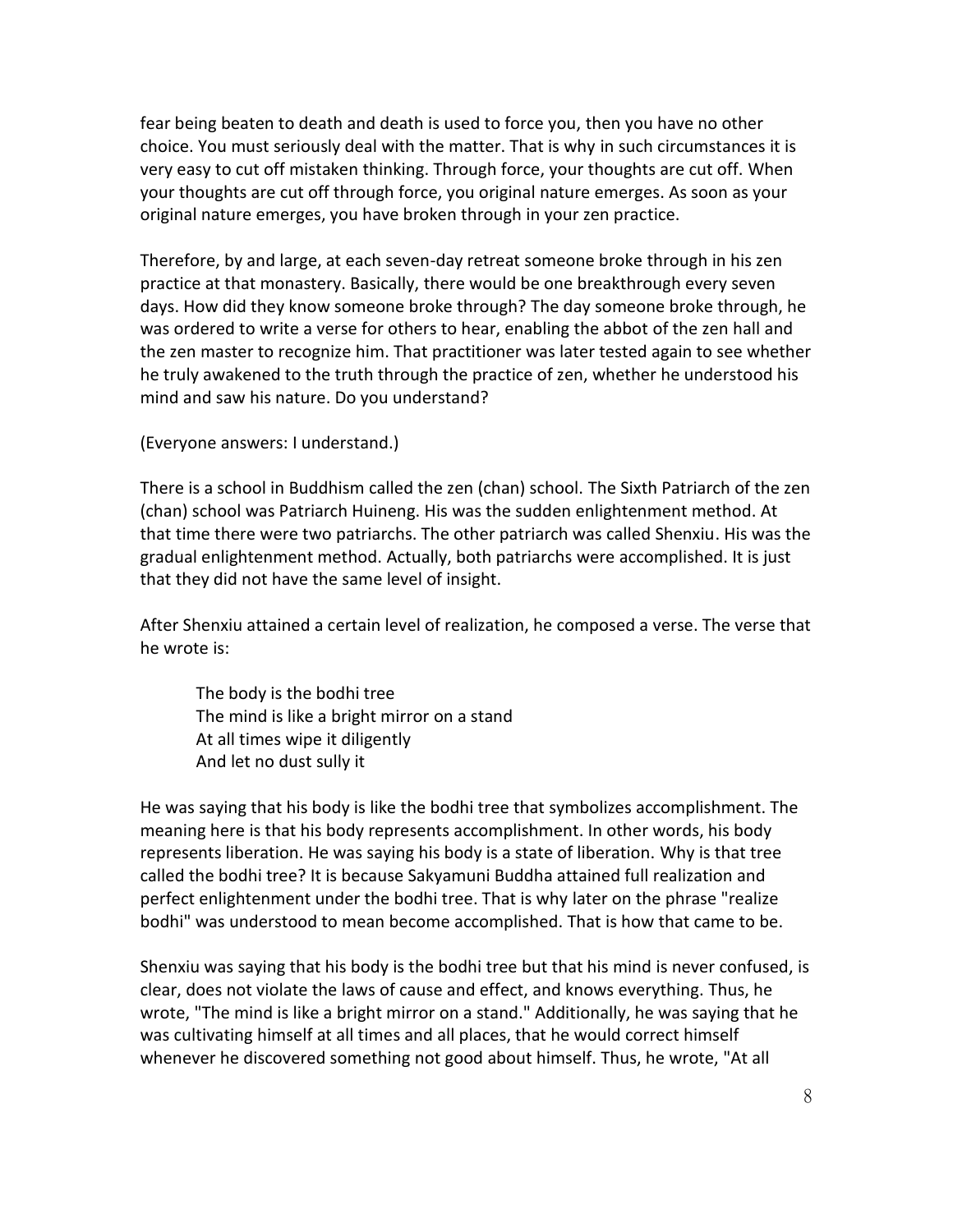times wipe it diligently." Here, wiping means using a feather duster. He is saying that he constantly holds a feather duster to whisk off his defilements. "And let no dust sully it" means that he would not let dirty things sully him. Here, dirty things refer to impure karma rather than dust visible to us. His meaning here was that he very seriously corrects whatever is not good about himself so as to comport with the teachings of the Buddha.

Generally, from Shenxiu's verse, people thought that he was already the bodhi tree. Moreover, he was still correcting his mistakes. Of course, that is good, isn't it? However, Huineng did not have such a view. That is because Shenxiu had not awakened to the essence of zen. That is, he had not truly realized great, complete zen enlightenment. His enlightenment was not thorough enlightenment. Huineng was very young. He was a child, but he had attained thorough enlightenment. When Huineng heard this verse by Shenxiu, he said, "I also want to write a verse." He said he also wanted to write one. Because he was illiterate, he asked a fellow-disciple to write his verse on a wall. Huineng responded to Shenxiu's verse based on the content of Shenxiu's verse.

He wrote, "Bodhi originally has no tree." That is, there is the term "bodhi tree," but there is no such tree. That tree does not exist. "The bright mirror on a stand is also not real." Although you know everything, there is no such concrete thing and there is no knower of it. Thus, there is no such real stand. Because Shenxiu said, "The mind is like a bright mirror on a stand," Huineng said, "The bright mirror on a stand is also not real." "Not a single thing has ever existed. What, then, could dust sully?" Originally, there is not one thing. Where can dust go to sully? What can dust sully? There is not one thing to be sullied by it. That is, there is no place for thoughts to abide in Buddha-nature. Since thoughts cannot arise, the zen state that is realized is one in which nothing sticks or clings. Dust or anything else does not stick to or cling to anything. That is because there is nothing to stick or cling to. Here you must carefully grasp what I am saying. Do not think this state is the emptiness of the four elements. Do not think that there is a state of emptiness. That would be a mistake. The truth is that this state of emptiness also does not exist. Thus, there is no place to be sullied by dust.

(Many Western rinpoches and scholars who are Caucasian or of another ethnicity were in attendance. Several people were all trying to translate a certain part of what the Buddha Master was teaching. Listening to them, the Buddha Master knew that their translation into English was erroneous and disordered. At once, the Buddha Master sternly criticized them for their mistaken translation. The Buddha Master told them they were not allowed to feign understanding or continue with their chaotic translation. Finally, the Buddha Master instructed Bodi Wentu Rinpoche to continue translating.)

Shenxiu had a certain thing called the bodhi tree. The Buddha-dharma state that he realized had a certain thing that he wanted to have. However, Huineng then said that in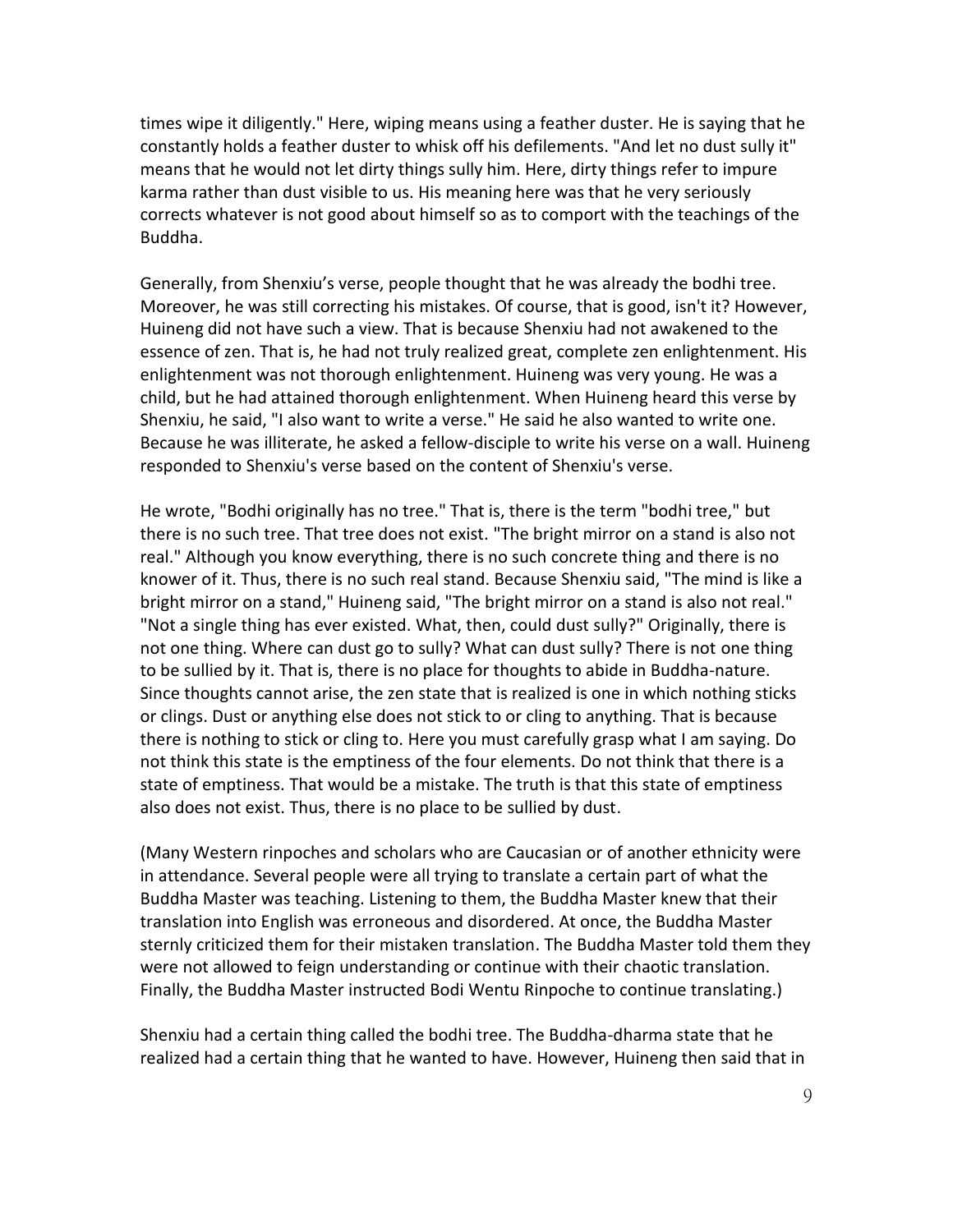the Buddha-dharma even consciousness does not differentiate. What thing, then, could still exist? No thing exists. What, then, could be sullied? Hence, in emptiness there cannot be consciousness that differentiates. If one's consciousness differentiates, one falls into the consciousness of any ordinary person and departs from emptiness. Having departed from emptiness, one naturally has the state of an ordinary person. Without consciousness that differentiates, one enters the state of a holy person. However, it is by and large impossible for people not to have a consciousness that differentiates. That is why they must learn from the Buddhas and cultivate themselves.

I can see today that your translation requires a great deal of effort and that many translation errors have occurred. I do not want to waste time by continuing to speak about the same subject matter. Without further delay, I will teach you zen practice methods. All right, I will now directly teach you those methods.

With respect to the zen I will be transmitting to everyone today, why is it that as soon as some people sit down to meditate, if their thoughts are not scattered, then they fall asleep; and if they do not fall asleep, then they are dull-minded; and if they are not dullminded, they are unfocused? It is mainly because of karmic hindrances, evil karma, good karma, and ignorance-based karma that have accumulated since beginning-less time spanning many eons. That is, these karmic forces that are good, bad, and even neither good nor bad have besieged us. Therefore, when we sit down to meditate, we cannot quiet down our thoughts. Being unable to quiet down our thoughts, we will be even more unable to cut off our thoughts. Being unable to cut off our thoughts, it will be totally impossible for us to realize the zen state and enter samadhi. Thus, we will have no way to attain enlightenment.

Therefore, people who practice zen usually only know about teaching people how to practice zen. They themselves practice zen. However, people who practice zen generally do not know that there is a special mantra for zen practice. We must first purify the zen practice altar area. That is, when we sit down to engage in zen practice, we first have to recite this Altar Area Purification Mantra to remove impurities from the altar area, to completely dispel evil energy that is harmful to us, evil spirits, and other bad things. This is the first task we should do. If we are in the mountains, we should also invite the mountain spirits to guard the mountain passes, prevent the invasion of wild animals, and prevent the invasion of mountain and tree goblins. Thus, there would be two dharmas to practice. However, if we are in our homes, we do not have that problem. Still, people in some places fear typhoons, while people in some other places fear earthquakes, floods, and fires.

A very important point is that people do not have the knowledge of the dharma that prevents external hindrances while practicing the zen dharma. This dharma should first be applied to take precautions against such hindrances. There are two parts. The first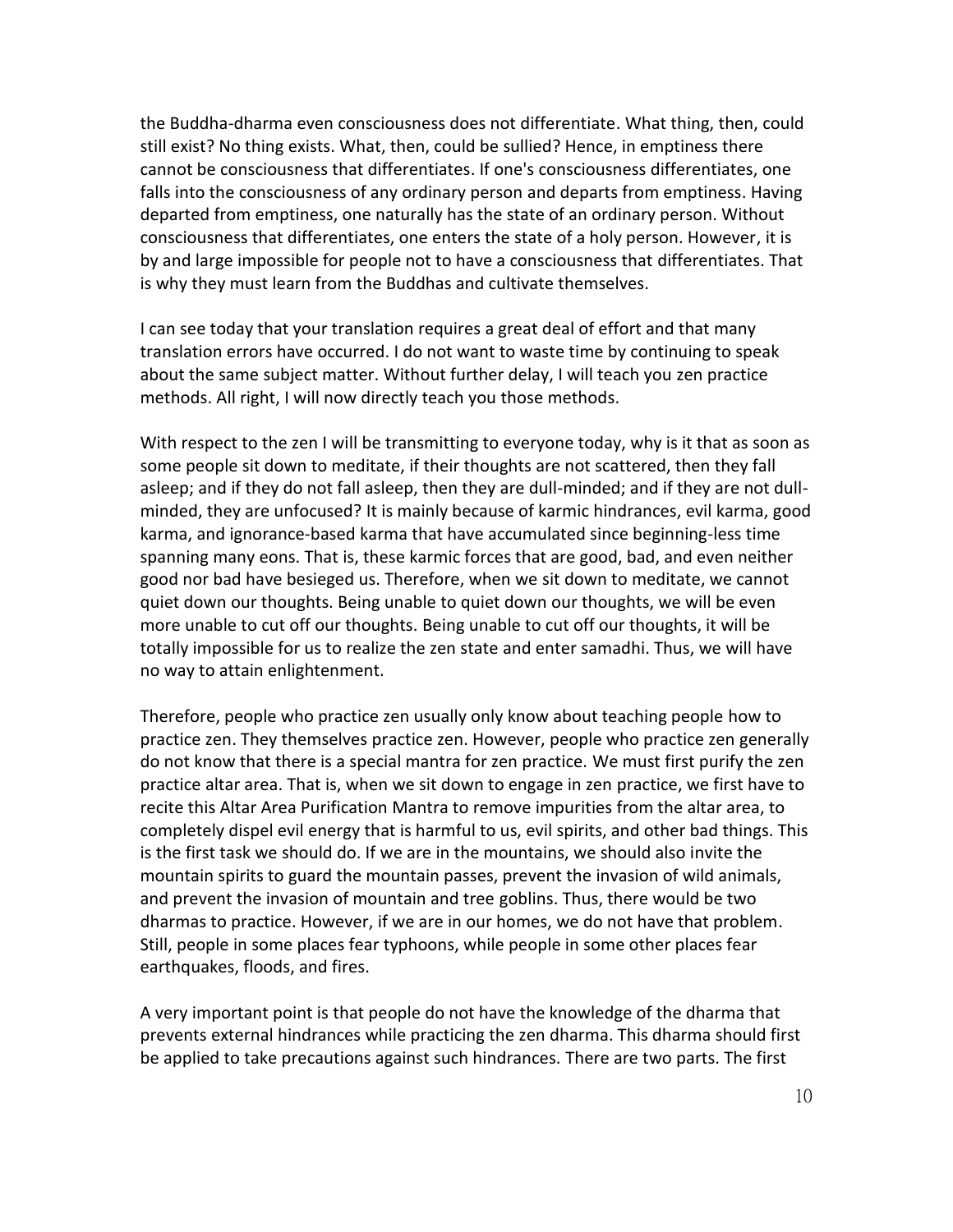part is the power of mantras. The other part is the power of one's body. With respect to mantras, there are three mantras, each of which is indispensible. If one of those three mantras is missing, it will be very difficult to have a breakthrough in one's zen practice. One's zen practice will become one of those ordinary, secular practices. The preventing external hindrances dharma is for people who practice zen inside or outside their home, who practice zen in the city rather than in the mountains.

The first mantra is called the Altar Area Purification Mantra. This Altar Area Purification Mantra does not necessarily mean purification of a mandala. Remember, altar area does not have the meaning of mandala. Altar area is the place in your home where you do your special daily dharma practice or any other place where you can sit in meditation. This is one mantra.

The second mantra, which is exclusively for the practice of zen, is to eliminate karma and contemplate emptiness. It is used in zen, specifically for those who practice zen. It can clear away one's karmic forces, temporarily removing them.

The third mantra is very important. It is the Mind Quieting Mantra. This mantra requires very strict observance of the precepts by those who practice zen. It is just as strict for all Buddhists. The conduct of anyone who chants this mantra must truly be that of a Bodhisattva. Such a person must strictly observe the precepts and disciplines, including the five precepts, and must truly carry out the three sets of pure precepts. If you commit a serious violation, this mantra will have no beneficial effect. If you commit minor violation, the mantra will produce no good results. It will be very difficult for you to attain quietude. If you cannot attain quietude, you will not be able to enter samadhi.

This mantra is also called Mantra to Read the Minds of Others. How could it be acceptable for a person to attain the power to read the minds of others if that person does not observe the precepts well and is not a true cultivator? If that were to happen, Buddha-dharma realms would fall into chaos. That is because people who do not observe the precepts well are likely to harm people and living beings and even harm Buddhas and Bodhisattvas. Evil people, deceivers, and precept violators are not allowed to enter a Buddha-dharma domain.

Moreover, transmission of this Mantra to Read the Minds of Others, this Mind Quieting Mantra, requires an initiation in which bodhi holy water is sprinkled. You must especially bear in mind that if someone who learns this mantra casually transmits it to a third person without performing an initiation in conformity with the dharma, then such a master who transmits this mantra will never in his or her lifetime attain the power to read the minds of others no matter what the status of that master is. This is indisputable!!!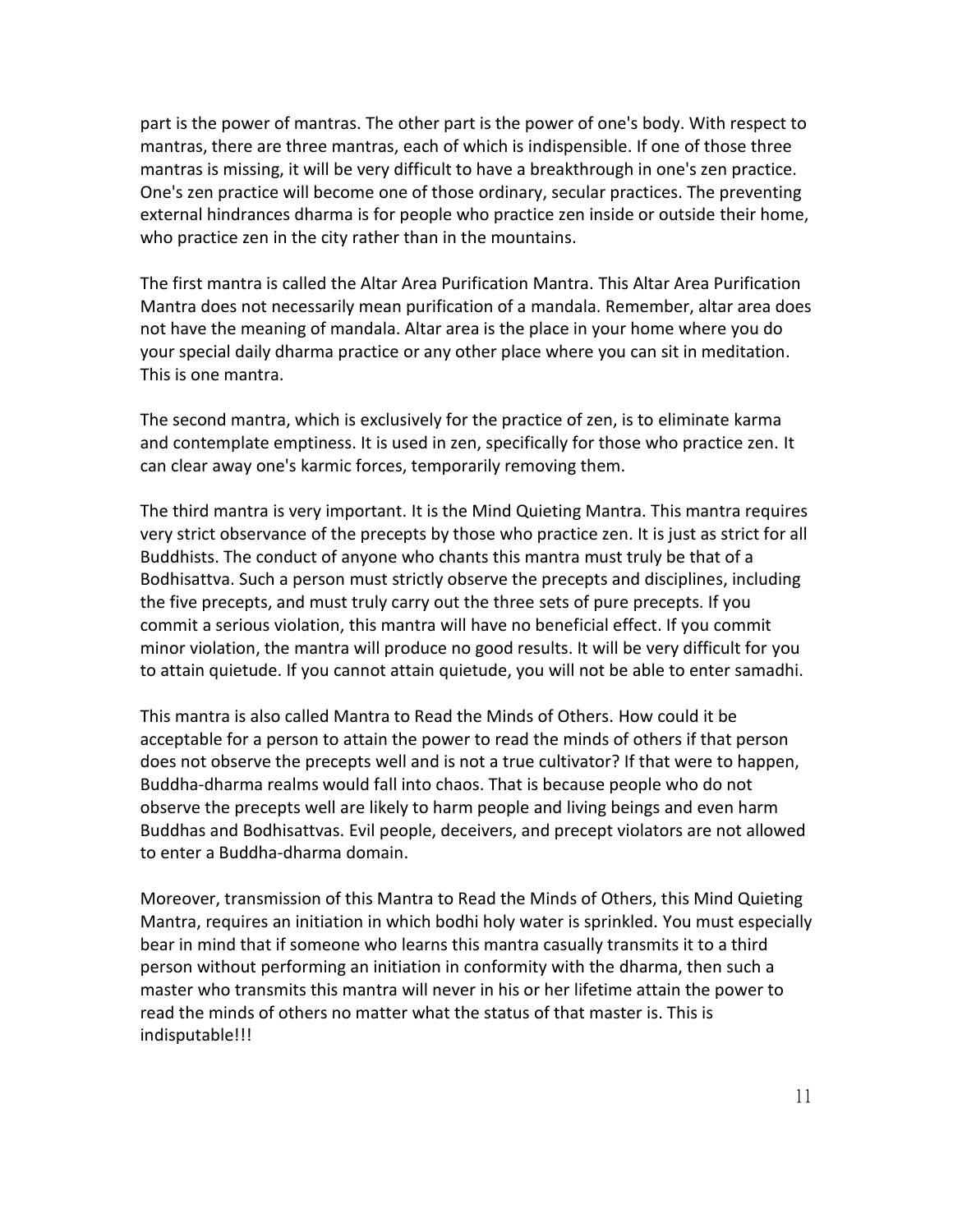Additionally, if you attain the power to read the minds of others, you may not show others that power. If you violate this rule, it is possible that you will lose your power to read the minds of others. Instead, what you truly should show others is how to benefit living beings, how to cut off attachment to self and selfishness, and how to adopt the greatly compassionate and greatly kind conduct of a Bodhisattva. What you should show others is the undertaking of a Bodhisattva. A Bodhisattva enlightens himself first and then enlightens others. Therefore, you masters who transmit this mantra should think over who you really are. Do not harm yourself in order to show off in front of others.

You can practice zen with only the first two mantras and without the Mind Quieting Mantra. It is just that the results will be not be as good. These three mantras must first be recited. Only after you have performed this task may you start your zen practice. If you have not learned these three mantras, as long as your zen practice is correct, you will also experience beneficial effects. However, the beneficial effects you will be able to experience will at most be 30% of what you would experience with such mantras. I will now transmit to you the first mantra. I will teach it to you. I will now transmit to you that mantra. I do not want to speak too long.

To learn the first mantra, put your palms together. You must be very respectful and have a very sincere heart. Close your eyes. After I have empowered all of you, I will begin to recite that mantra....Repeat after me....All right, I have now transmitted to you the first mantra.

The first mantra is the Altar Area Purification Mantra for the practice of zen. The main function of this mantra is to purify the altar area, to totally clear away all impure, filthy things as well as all karmic impressions and obstructive karma. This is directed at the place in which one practices zen. It is not directed at oneself. Its main effect is directed at the altar area. Therefore, one's own karmic forces are still not cleared away. That is why any top-notch zen practice dharma must also include the Mantra to Remove Obstacles, Enter Samadhi, Purify Karma, and Contemplate Emptiness, which is exclusively used for the practice of zen. Everyone should now repeat after me as we recite this Mantra to Remove Obstacles, Enter Samadhi, Purify Karma, and Contemplate Emptiness. I will read a sentence, and all of you will then repeat that sentence. I will now teach the second mantra. The words of that mantra will not be written in the dharma booklet. Today I will not transmit the third mantra, the Mind Quieting Mantra, because I did not bring with me bodhi holy water necessary for such an initiation. Next time I will perform that initiation.

All right, I have finished transmitting both mantras. Having finished transmitting them, I will now teach everyone the methods of practicing zen. There are a great many principles and theories relating to the practice of zen. I will not explain them in detail. In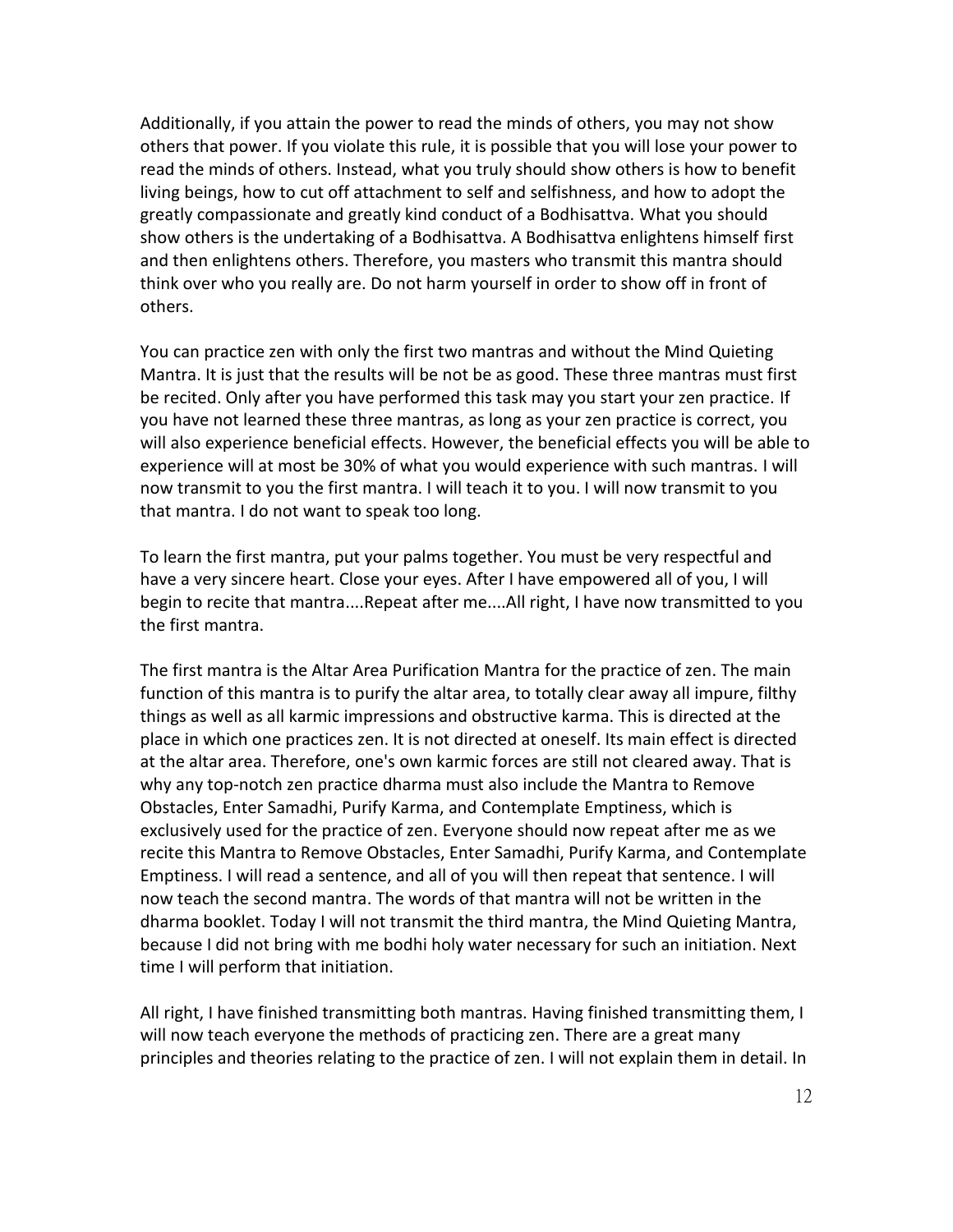order to save time, I will directly transmit to you the methods! I hope that you will bear in mind that because the dharmas of zen practice that I will be transmitting to you are high-level zen practices, you therefore may not casually transmit them to other people. It is also not permissible for you to go so far as to transmit them to a disciple who has violated the precepts! You must transmit them to Buddhists who abide by the rules and precepts very well. Moreover, they should be good people of moral character who have realized a state of great compassion and awakening, who sincerely learn from the Buddhas, who have the four immeasurable minds, who carry out the myriad practices subsumed within the six perfections, and who strictly abide by the precepts and disciplines. They are the ones who should learn the dharmas of zen practice. Buddhadharma should be transmitted to good people. Do not transmit Buddha-dharma to those bad people who have serious problems. However, after such people with serious problems repent, of course we will transmit Buddha-dharma to them as well. Additionally, do not transmit Buddha-dharma to those who take bribes and bend the law or who have their hands out for other people's money or offerings. That type of person is in fact problematic. So everyone should be especially careful about this.

As I said a moment ago, in order to save time, I will not speak superfluous words. I will directly teach you. After we have sat down and become calm, we enter the practice step by step. We first start with the meditation method that Sakyamuni Buddha used under the bodhi tree. This first step is a dharma of clear observation (vipasyansa) practice categorized as pratyutpana. That is, one observes the ocean of self-nature in which prajna will appear. It is called observation of thoughts that lead to realization of emptiness.

My way of beginning here is different from that of those zen practitioners in society. I first want all of you to start with counting your breaths. You will start with the minor samatha and vipasyana method of counting breaths. However, this is not totally the same as a minor samatha and vipasyana method. We do not care about which monster or demon corresponds to which of the 12 two-hour periods into which the day was traditionally divided. Because we have three mantras, we are not afraid if those monsters or demons try to disturb us. We simply bear in mind that those who are overweight should count the exhalations. Thin people should count the inhalations. That is, when you are breathing inward, count those inwards breaths if you are thin. That way, your physical condition will improve. If you are overweight and you cannot gain too much more weight, you should count your exhalations. That way, you will avoid becoming too fat.

Of course, whether you are overweight or thin is not important. The key is teaching all of you how to count your breaths, whether you are overweight or thin. How should you count your breaths? Start counting from one. For example, if you are counting your inhalations, you count the breaths that go in. You will softly utter "one." You must say it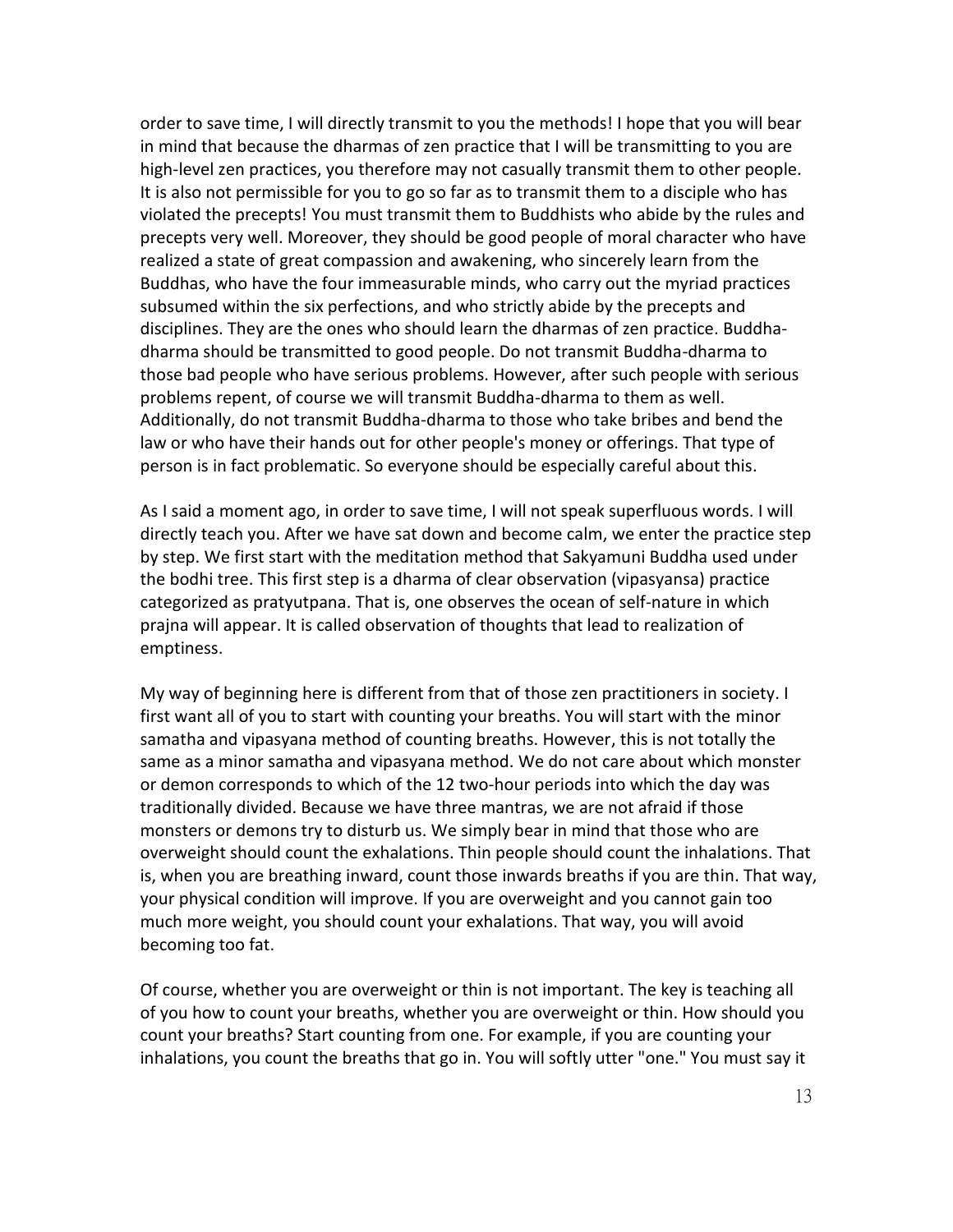out loud. Do not count when you exhale. When the next breath is inhaled, you utter aloud "two." If you cannot breathe in and utter aloud the numbers at the same time, then count the numbers silently in your mind. Continue like this until you count to ten, and then immediately begin counting all over again. Begin again from "one" and count until "ten." Then, once more, start all over. Make sure you do not count to "eleven" or "twelve." This is very important.

When counting, if your mind is not scattered for about a half hour, or better yet for even an hour, then at that time you should stop uttering numbers out loud and should silently count in your mind. The method of counting is the same when you silently count. It is just that you do not say the number out loud. When you inhale, you still count "one." Or when you exhale, you still count "one." When you exhale a second time, you count "two." In this manner, you count to ten time and time again, over and over again. Do not make a mistake in counting the numbers by going past "ten."

After this step, we then begin to enter the pratyutpana water stage, which is practicing the water-light observation dharma. Pour a cup of water. After the water has been poured into the cup, place the cup about three feet away from you. Use indoor lamplight or moonlight from the outdoor sky. In that water there will be light. You should fix your vision upon that light, tightly staring at it. At that time, do not count your breaths. Your mind is totally focused upon that light, never moving away from that light one bit. Your total focus is light, light, light, light. Your eyes are fixed upon that light, never moving away from that light one bit. Do not analyze the largeness or smallness of the light. Additionally, do not analyze the changes the light undergoes. Do not be concerned about the strength or weakness of the light. The longer you maintain your focus, the better.

If you can maintain your focus on that light for more than a half hour, if during that time your mind does not leave that light and is not scattered, or if you can maintain your focus on that light for more than twenty minutes and your mind does not run away, then at that time you should change to observing your inhalations or exhalations. When you exhale, you will feel an obvious sensation at the rim of your nostrils or at a certain position on your upper lip. Focus on that sensation at that particular location that stands out. You should very clearly feel that sensation when breathing in and breathing out. However, your mind absolutely may not follow your breath as it moves inward or outward. All of your effort is completely focused solely upon that small position or location on your skin or lip that feels the sensation of breaths. If your mind follows your breath inward or outward, you have already lost your concentration. So make sure to pay attention that your mind does not follow your breath as it moves. Your mind may only focus upon that particular position or location of your skin or lip that feels the breath. You should clearly feel the obvious sensation that particular position or location has when exhaling and inhaling.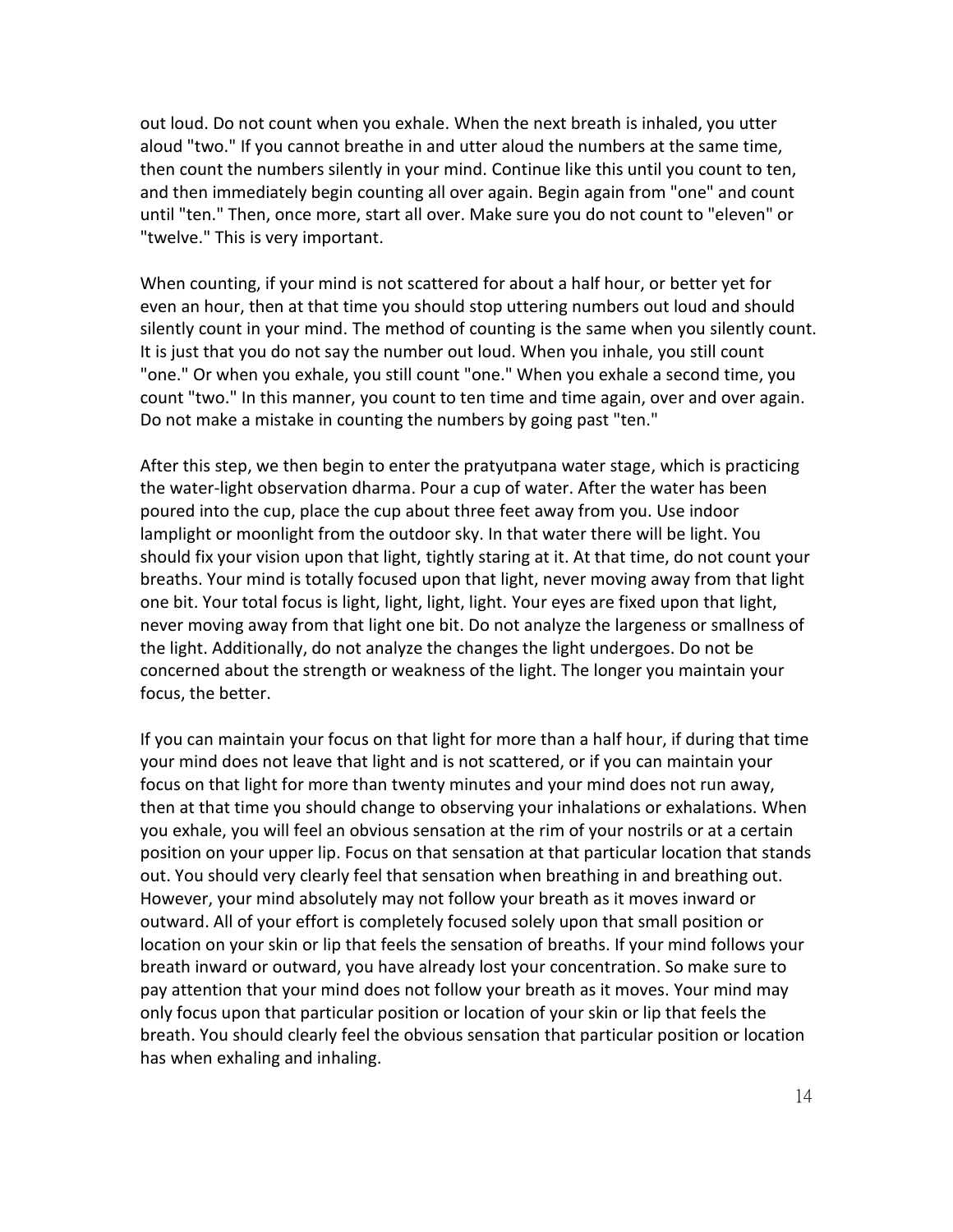That feeling will decrease or increase according to the decrease and increase of your zen practice concentration powers. There will even be some times when you will barely have any feeling at that position or location. However, there is no need to worry. The situation will improve when you focus your mind. When your power of samadhi strengthens, illusory phenomena will appear in your zen state, such as spots of light, circles of light, and figures. Do not be attached to or distracted by any of them. You must remember that if at that time your mind becomes scattered, like a wild horse, or if you are obstructed by drowsiness or sleep, then you should stop. You must switch to the dynamic mindfulness of observing waves. You should immediately hold level with both hands your cup from which you observed light. Place that cup on your hands and sit in the cross-legged posture. If you cannot sit in that posture, you may sit on a stool or bench. Hold the cup level with both hands and place it below your navel. Your hands should be resting firmly on your legs. At that time, because it is the nature of your body to slightly move, the cup you are holding will certainly move. Along with this, the light will move. The waves of water will move. You must completely fill the cup with water. Use a copper, brass, or bronze cup that is not too large. That is because if it is too large it will be too heavy.

At that time, fix your eyes upon the light inside the cup. If at that time the cup moves, the light will become blurred, which is not good. Blurred light indicates your mind has not calmed down. Therefore, you should strive to have the water not move. It should not move one bit. Not one bit. Not one bit. Not one bit. You absolutely must keep it from moving. It should be totally still. If you can sit for a half hour or an hour or even a few hours during which time the water does not move, then your skills in the practice of zen will soon mature. You must understand that the movement of waves means the movement of light, and movement of light means the movement of waves. Know that the movement of waves and light means the movement of your mind. You certainly will have become enlightened if at that time you can attain the following: "waves and light continue to come and go, yet mindfulness, remaining unchanged, is not moved."

It may be that you are unable to continue with your sitting practice. At that time, you are most susceptible to fatigue. As soon as fatigue sets in, people want to sleep. As a result, the light of the waves easily becomes scattered or your mind is sidetracked. Sometimes it is even the case that only when water spills on you do you discover how sidetracked you are. This shows that you were not in samadhi. At the very least, you lacked basic samadhi. Of course, I am not referring to tathagata samadhi. I am simply referring to a type of samadhi that is unmoving.

Given this type of situation, you should immediately stop if at that time your eyelids are heavy with sleep, your mind begins to dull, you will soon fall asleep, and you truly cannot persist. Place the cup right in front of you. Then, pull down on your earlobes with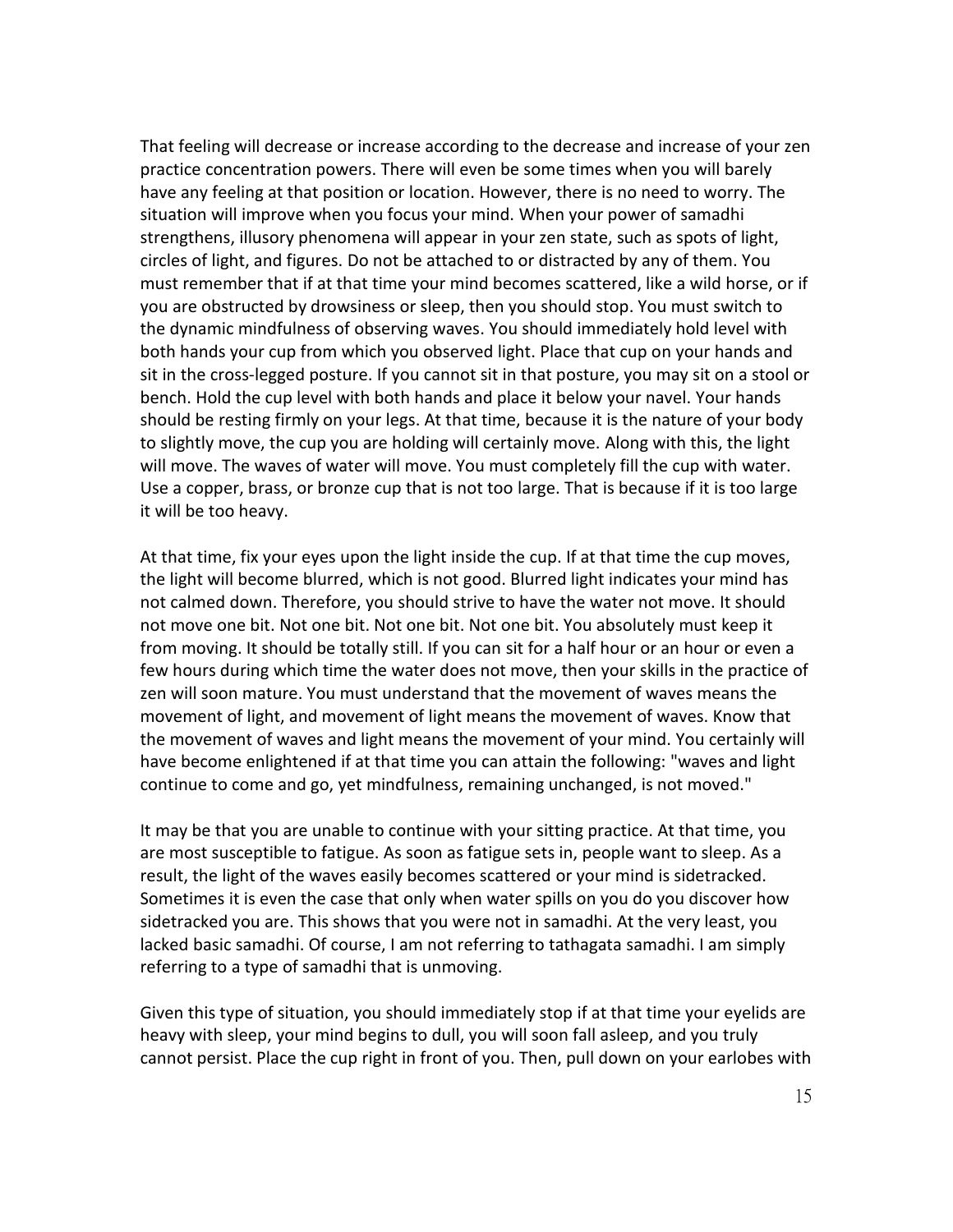both hands. After that, rub your palms together until they are hot. Then, begin to rub your face with your palms. Rub your face. Your face will heat up. Rub softly. Continue to rub softly. At that time, after you have rubbed your face, the obstacle of drowsiness or sleep will have disappeared. Then resume your meditation.

If obstructions reappear after you have meditated for a period of time and you realize you cannot go on, then you should immediately change the dharma you are practicing. Change to what? You immediately get off of your meditation seat, fill a bucket with cold water, and recite the Using Water Mantra seven times. After that, wash your face with that cold water. Rub the water on your face, neck, and below your neck. At that time, your vitality will be restored such that you can immediately resume your zen practice. Your eyelids will no longer feel heavy, and you will be clear-headed. At that time, resume your zen practice. Sit down and practice.

After you have resumed your sitting zen practice for a long time, it is frequently the case that you will once more be unable to continue with your practice. There is truly no way for you to continue your sitting practice. What should you do? At that time you must stop. You should stop. What should you do after you stop? You should sleep after you stop. After you awaken from your sleep, you will regain your vitality. You then continue your sitting practice.

If you had not stopped to sleep but rather tried to persevere in your zen practice even though you could not keep it up, then a zen malady will arise. At that time, such a zen malady is very serious. Why do I say it is very serious? It is because as soon as you form the habit of incurring a zen malady, you will still want to continue your zen practice when, for example, your eyelids are heavy. You will forcefully attempt to carry on even though your eyelids are still heavy with sleep. But because you sleep, you have formed a bad habit. Thus, problems arise at this time that are not easy to correct. It is possible that when you sit down to practice zen, you will want to sleep or the other three great hindrances will appear.

Therefore, when serious hindrances appear, you should immediately begin to pull on your ears and immediately begin to rub your face. If rubbing your face and pulling on your ears do not work, you should immediately get off your meditation seat and fill a bucket with cold water. Then, recite the Using Water Mantra and wash your face. If you still cannot go on after you have washed your face with cold water and have sat down and practiced zenfor a short while, then at that time you immediately discontinue your zen practice. Get off your meditation seat and go to sleep without delay. After you awaken, you get up and practice zen once again.

This is very important, very important. Everyone must be very careful. You must remember that when practicing zen, if it is truly the case that the obstacle of drowsiness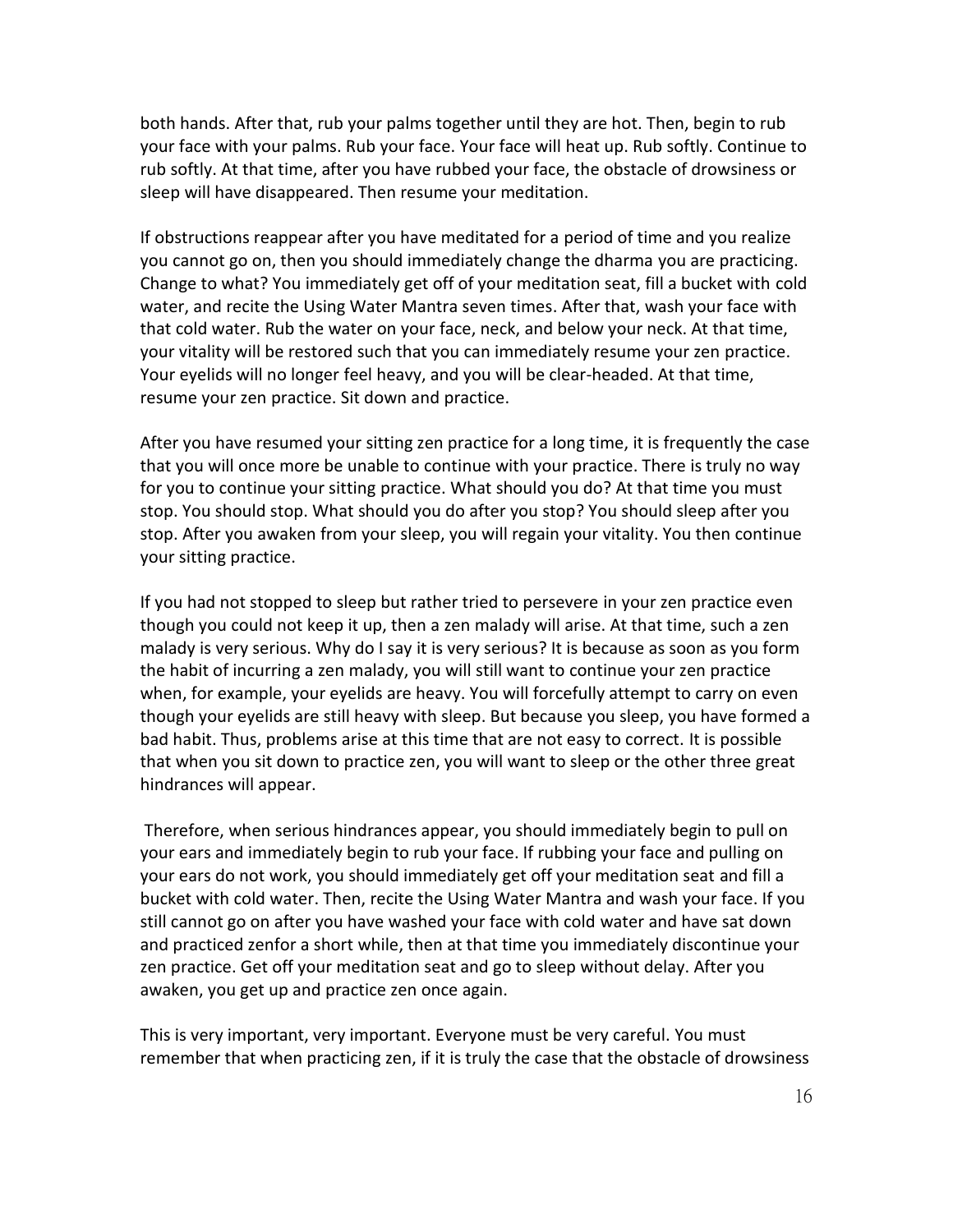or sleep arrives, mental distraction arrives, wild fancy or improper thoughts arrive, or lack of focus arrives, then they must be dealt with. The obstacle of drowsiness or sleep is an especially formidable karmic obstacle. You do not know when it arrives. It causes you to fall asleep. By the time you awaken, time has already passed by. That is why that obstacle is very difficult to deal with.

Remember that it is very easy for good states to appear in the course of practicing zen. This is called zen phenomena. Such zen phenomena that may appear include light, light spots, or even unusual phenomena, such as dharma protectors, demons, and so on, or an unusual fragrance wafts your way, or you hear sounds from outside or different places. You must remember that all such phenomena are illusions. All phenomena are false. In no case may you be attached to them. You must not be attached to them. Only with non-attachment will such phenomena deepen and progress. Only with nonattachment will you progress toward entering the pure dharmakaya. This is the truth of deeply entering the zen state. When you enter the zen state, truly attaining the state of non-abiding, your Buddha-nature will naturally appear. When you are able to be imperturbable in your Buddha-nature, then birth and death naturally end. You are able to end the cycle of birth and death. If you can be in your Buddha-nature, wisdom will naturally open up. You will be able to experience numerous kinds of holy states. You will realize all holy states. All of these are within the Buddha-nature.

Of course, this is a relatively high-level type of zen practice. This is a great dharma of the true practice of zen. However, what makes it truly high-level? The empowerment of the mantras and the way of observation and contemplation make it truly high-level. Both of them have a special effect. When you have practiced well this stage, depending upon the depth of your wholesome roots, perhaps I will perform for you a State-Practice Initiation from "The Supreme and Unsurpassable Mahamudra of Liberation." Such dharma is indeed high. It is supreme, great dharma that guarantees liberation. Nonetheless, in learning and practicing "The Supreme and Unsurpassable Mahamudra of Liberation," it is imperative that one learn well and fully put into practice the two great mind essences: the "Xiaman Magnificent Oceanic Mind Essence" and the "Most Magnificent Bodhi Emptiness-Practice Oceanic Mind Essence." You must have these two great mind essences as your foundation. Only then will you be able to instantly receive a state-practice initiation, instantly enter that state, attain great accomplishment, and unite with the dharma-realm through learning and practicing dharma of "The Supreme and Unsurpassable Mahamudra of Liberation." In this there is limitless profundity.

Today I have taken the first step to teach all of you this zen practice. I have already transmitted to you the part relating to the mantras. Those mantras will not be written in the booklet. To write them down in a booklet would not be permissible. It would not be in accord with the dharma rules. Those mantras must be transmitted from master to disciple. Otherwise, it would be treating the dharma disrespectfully. Moreover,